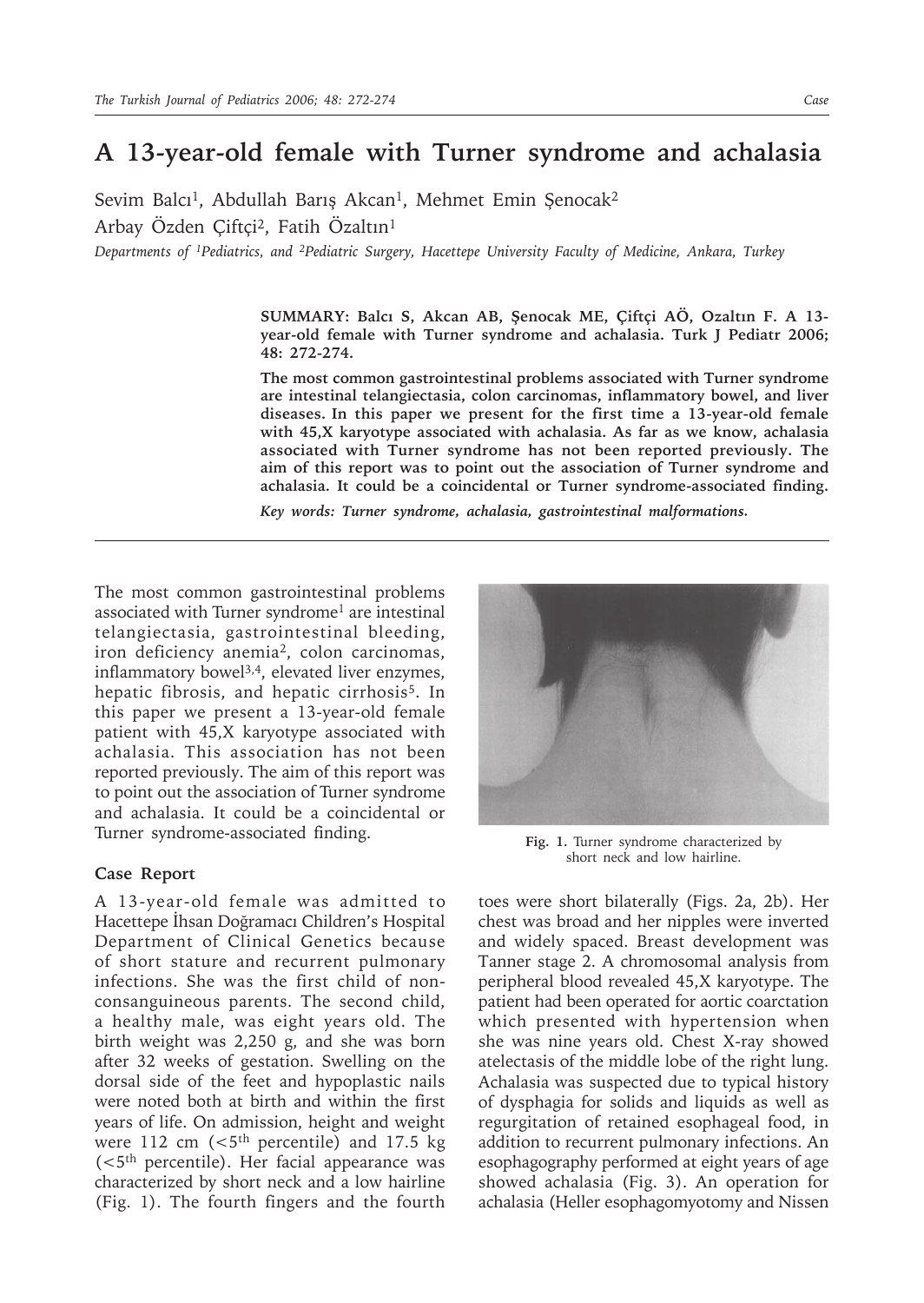





**Fig. 2a, 2b.** The short fourth fingers and toes of the patient.



**Fig. 3.** Barium esophagogram of the patient demonstrating dilated esophagus and narrowing at the lower esophageal sphincter.

fundoplication) was performed at 10 years of age. The postoperative course was uneventful and the patient is well at present.

## **Discussion**

Achalasia is a primary esophageal motor disorder of unknown etiology characterized by loss of lower esophageal sphincter (LES) relaxation and loss of esophageal peristalsis, both contributing to functional obstruction of the distal esophagus. Down syndrome with megacolon<sup>6</sup> is a well-known example among the chromosomal aberrations and gastrointestinal abnormality associations. It rarely occurs in association with some other anomalies or syndromes such as triple A syndrome (achalasia, alacrima, autonomic dysfunction)7. Balcı et al.8 reported familial achalasia with skeletal abnormalities and copper deficiency in two sisters, and in 1994 they reported two further sibs from another family<sup>9</sup>. Recently, Richterich et al.10 reported a nine-year-old female case with anorexia nervosa mimicking achalasia who was diagnosed by barium swallow. After dilatation and botulinum toxin application, the patient regained weight. Our patient had no similar findings such as anorexia nervosa or other related symptoms. Additionally, our patient had aortic coarctation and short fourth fingers and toes, and cytogenetically proven Turner syndrome (45,X). Achalasia is rarely observed in Steinert's disease (myotonic dystrophy), as was reported by Grazia et al<sup>11</sup>. But our patient had no myotonic dystrophic physical findings. This is the first observation of Turner syndrome and achalasia in our genetic department between 1968 and 2004 from among more than 100 Turner syndrome cases. Recently Akcan et al.12 studied 28 cases from our department with Turner syndrome. We cannot say whether it is coincidental or a constant finding. However, we recommend investigating achalasia in Turner syndrome when findings indicating LES dysfunction are present. Further observations will clarify the issue.

## **REFERENCES**

- 1. Conway GS. The impact and management of Turner's syndrome in adult life. Best Pract Res Clin Endocrinol Metab 2002; 16: 243-261.
- 2. Knudtzon J, Svane S. Turner's syndrome associated with chronic inflammatory bowel disease. A case report and review of the literature. Acta Med Scand 1988; 223: 375-378.